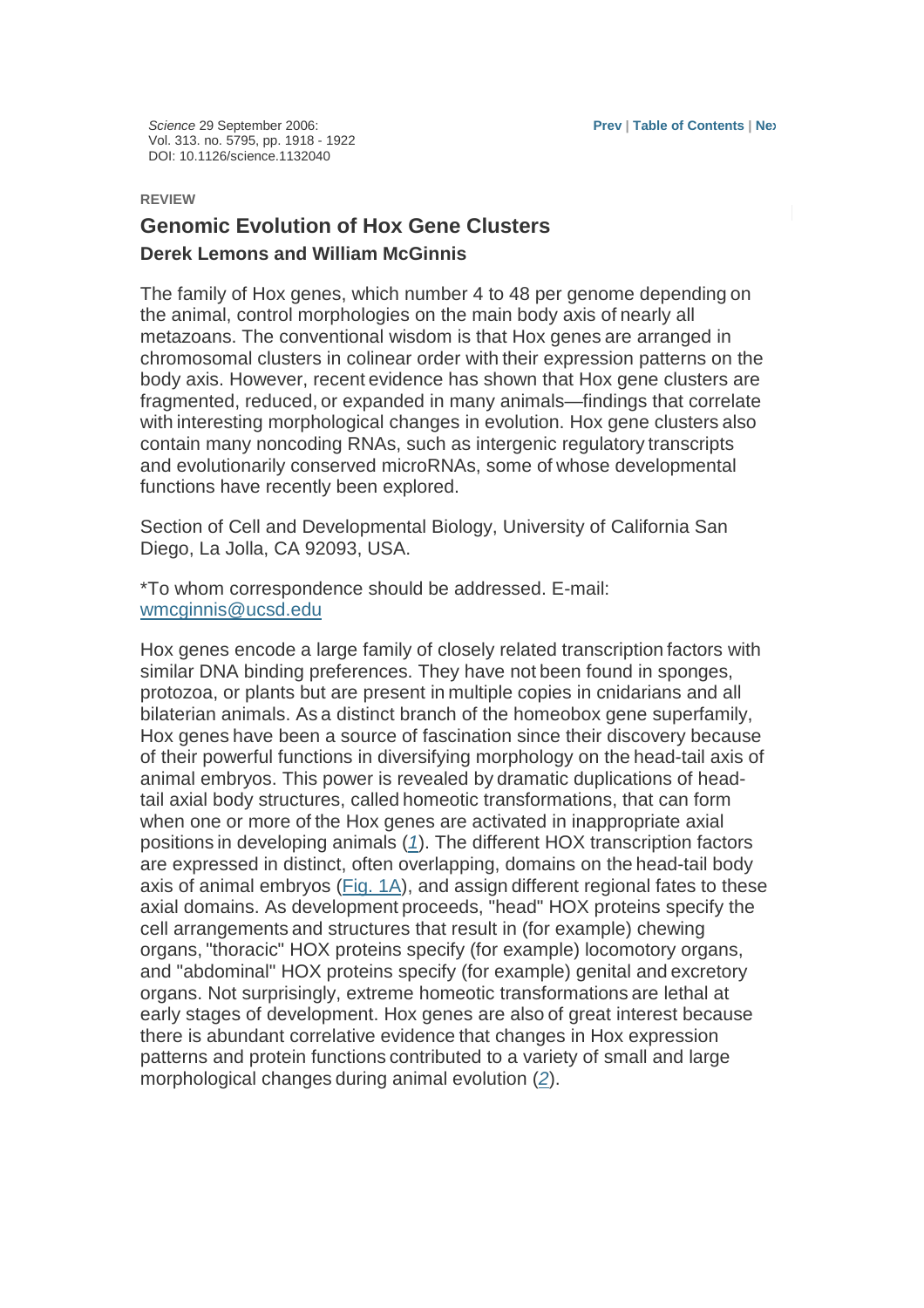

The combination of the aforementioned Hox properties may be the link that relates their functions to the family of MADS box transcription factors that regulate plant developmental patterning. Although structurally unrelated to Hox proteins, the plant MADS box proteins include morphological regulators that have overlapping expression patterns, and similar DNA binding site preferences. Genes encoding plant MADS box proteins can also mutate to provide homeotic transformations of floral structures, and they have been associated with novel expression patterns and functions during plant evolution (3).

## **Variations of Colinear Hox Gene Order**

Bilateral animals of the deuterostome (e.g., chordates, echinoderms), ecdysozoan (e.g., arthropods, nematodes), and lophotrochozoan groups (e.g., molluscs, annelid worms, and platyhelminth flatworms) are believed to have evolved from a marine, soft-bodied, wormlike ancestor (Fig. 1B). On the basis of the composition of Hox gene clusters in the diverse animals that evolved from this last common bilateral ancestor, this creature possessed a colinear cluster of at least eight Hox-class genes (4, 5), including one of the Evx class (Fig. 2). The original Evx homolog (eve) was identified in Drosophila as being required for normal segment number. However, this segmentation function is not conserved in most animals, where Evx genes are expressed in extreme posterior regions of developing embryos and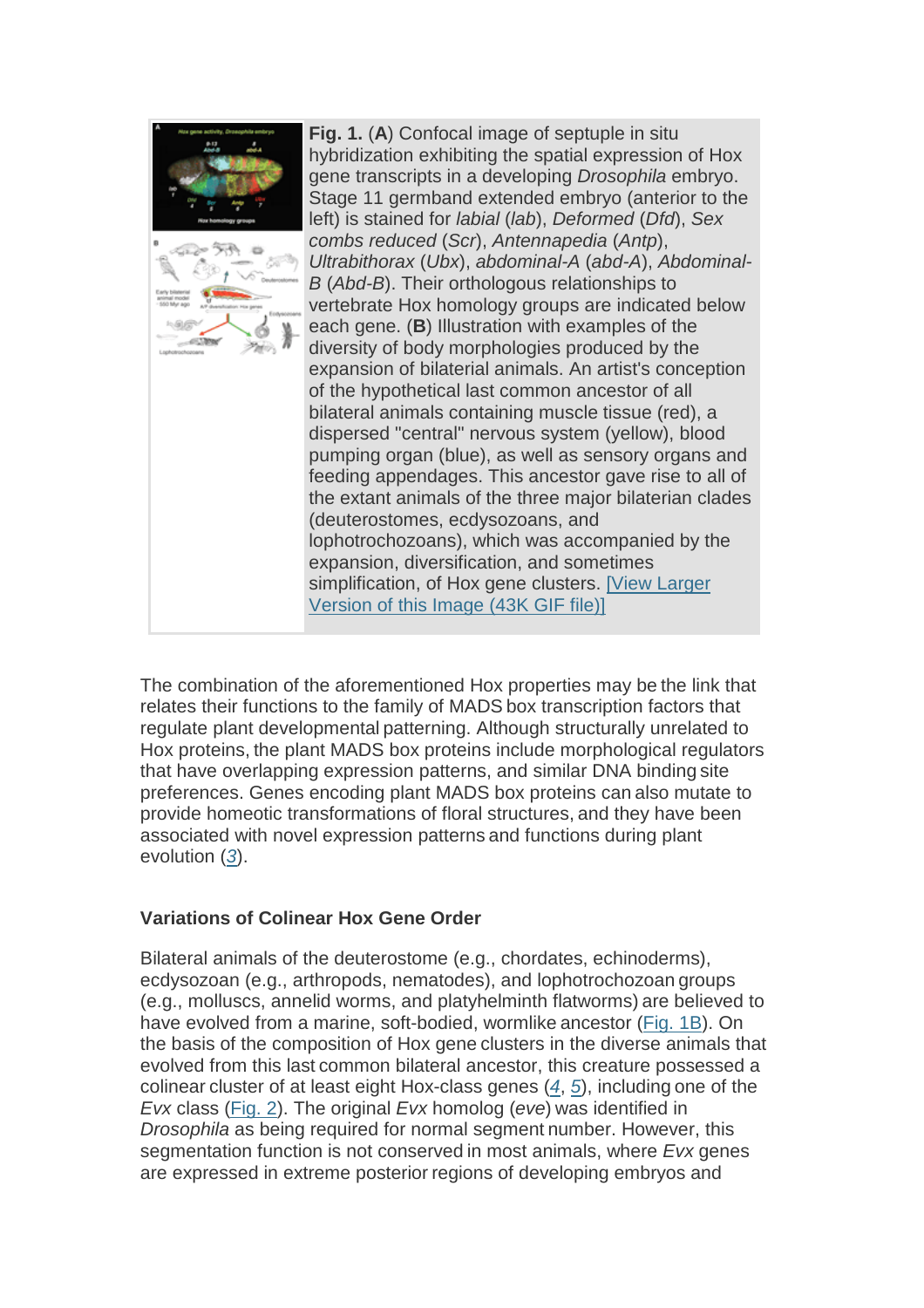serve axial patterning functions similar to those of other Hox genes (6). Hence in Fig. 2, the Evx homologs are denoted as Ev/Hx to reflect their typical, and presumed ancestral, Hox-like role in tail-region axial patterning.



**Fig. 2.** Cladogram depicting Hox gene chromosomal organization for representative animals. At the base is shown a cnidarian (Nematostella vectensis), which has a dispersed genomic organization of Hox genes and lacks posterior Hox paralogs. The left branch displays fragmented Hox clusters for the lophotrochozoan flatworm Schistosoma mansoni and the ecdysozoan fruit fly (Drosophila melanogaster) and nematode (Caenorhabditis elegans). The right (deuterostome) branch portrays the rearranged but coherent Hox cluster of the sea urchin Strongylocentrotus purpuratus, the "prototypical" Hox cluster of Branchiostoma floridae (a cephalochordate), the dispersed genomic organization of the Hox genes of a urochordate (Oikopleura dioica), and the quadruplicated Hox clusters of a mammal (Mus musculus), which remain coherent but have experienced losses of multiple paralogs. Similar to the mammals but not shown diagrammatically, the ray-finned fish have multiple duplicate Hox clusters that are mostly coherent and have experienced gene loss, as exemplified by the zebrafish (Danio rerio), pufferfish (Takifugu rubripes), and medaka (Oryzias latipes). At the base of the cladogram is the likely Hox cluster organization of the last common ancestor of bilaterians (3). Genes are typically assigned to the Hox class if they encode homeodomain sequences that group with the founder HOX protein sequences from Drosophila and vertebrate clusters, and then into Hox homology groups arbitrarily designated 1 through 14. Even having a Hox-like homeobox sequence and mapping in a cluster of Hox genes is not an invariably useful standard for Hox axial patterning function in some animals,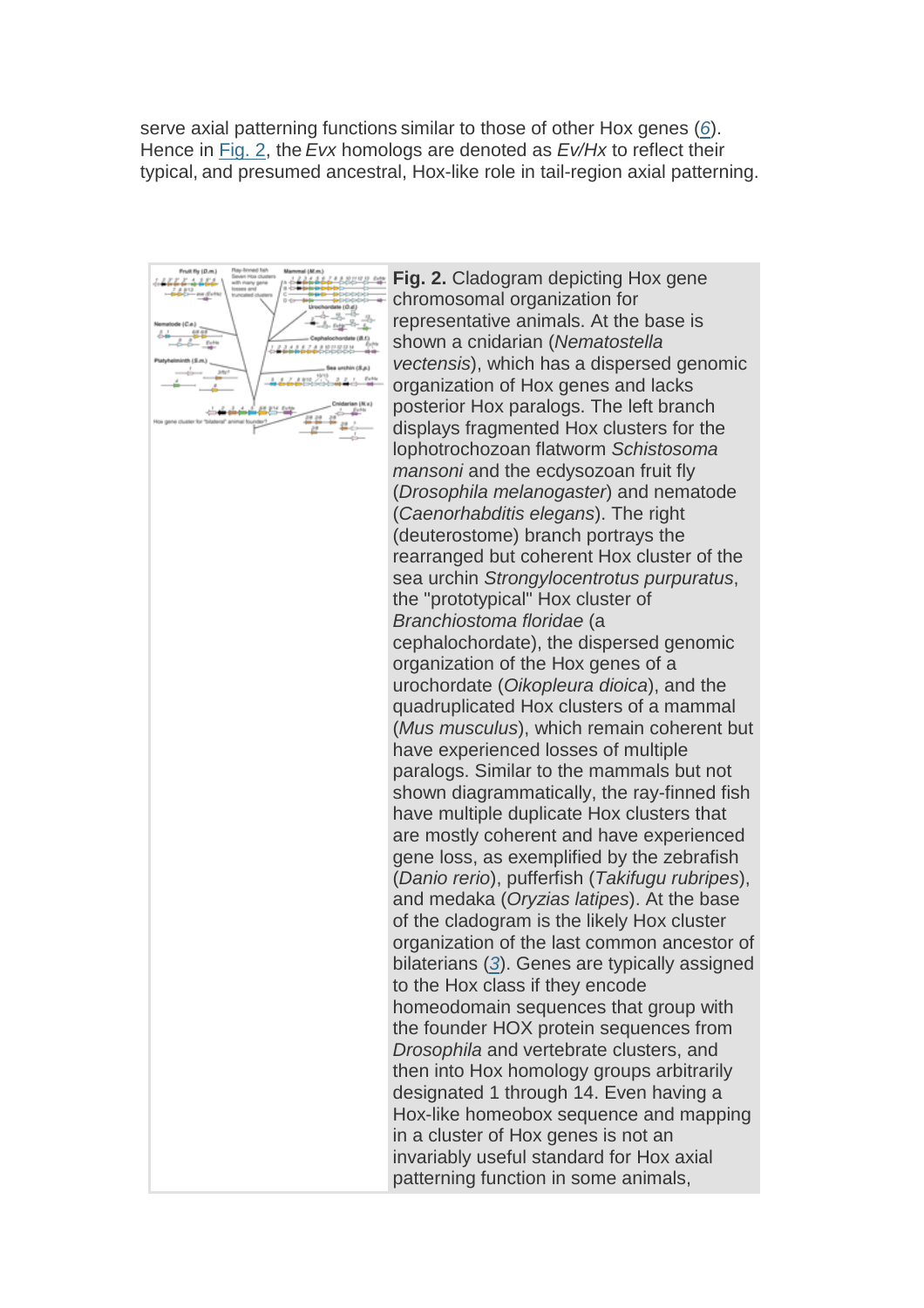because one of the Drosophila Hox clusters contains the ftz (marked 6\* in fly Hox cluster) gene, derived from Hox ancestors, but with novel developmental functions. [View Larger Version of this Image (37K GIF file)]

In some extant animals, the order of Hox genes on the chromosome is roughly colinear with their expression and functional domains on the body axis of embryos (7, 8). The closest to the ideal colinear style of Hox gene arrangement is found on the deuterostome branch in the cephalochordate Amphioxus (Branchiostoma floridae) (Fig. 2). The single Amphioxus Hox cluster includes 14 colinear Hox genes closely linked to a pair of Ev/Hx genes (9). Both short-range, and very long-range, cis-regulatory elements influence multiple Hox promoters and contribute to maintenance of Hox gene clustering and colinearity (7, 8). Recent studies in Drosophila have provided evidence that supports direct long-range looping contacts between distant regulatory elements, both enhancers and insulators, with specific Hox promoter regions (10, 11).

However, the idea that most animals preserve colinear clusters of Hox genes, and that this is one of their most important properties, is an oversimplification that is falling under the weight of evidence from increasing numbers of animal genome sequences. An extreme divergence from colinearity is found in the urochordate Oikopleura dioica, whose genome encodes Hox genes of the anterior and posterior groups, none of which are closely linked (Fig. 2) (12). The remaining Oikopleura Hox genes are still expressed on the head-tail axis of developing embryos in an order that roughly resembles that of their cephalochordate homologs, although with striking tissue specificities. Another urochordate, Ciona intestinalis, shows partial clustering of its Hox gene complement (13) but, like Oikopleura, is missing many of the Hox genes from the central homology groups.

Mammalian genomes encode four Hox gene clusters  $(14)$ , each of which is missing genes from two or more of the homology groups (Fig. 2), whereas many teleost fishes, having undergone more extensive genomic replications than their mammalian relatives, possess seven partial Hox clusters (15). Other deuterostomes, like the sea urchin Strongylocentrotus purpuratus, have a single copy of almost the entire complement of Hox homologs, but in a scrambled cluster (16).

Among the ecdysozoans, relatively few groups, like nematodes and insects, have had their Hox genomic regions carefully analyzed, although Hox expression patterns are well documented in many arthropods (17). In some insect genomes (e.g., the red flour beetle, Tribolium castaneum), a colinear Hox cluster is intact. In other insects, like the fruit fly Drosophila melanogaster, the Hox cluster is partially fragmented, and many former Hox genes, now called zen, zen2, bcd, ftz, and eve, have undergone dramatic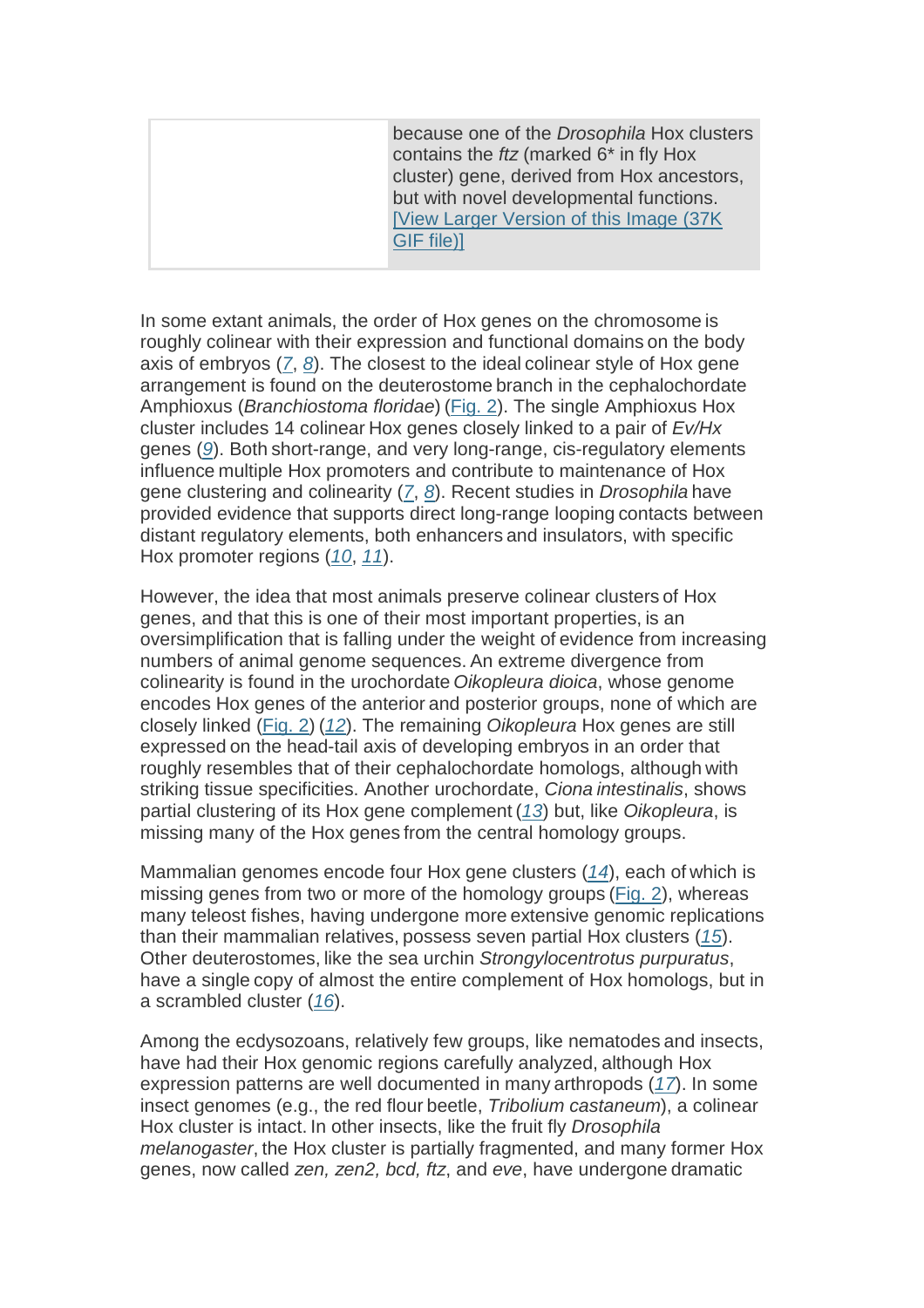changes in protein-coding sequence and expression pattern and have adopted novel developmental patterning functions [e.g., (18); reviewed in (19)]. In another ecdysozoan genome, the nematode Caenorhabditis elegans, there has been fairly extensive Hox gene loss and dispersal (20), although almost all the remaining genes still play a role in assigning headtail axial identities during development.

The lophotrochozoan animals have fascinating morphological differences and diverse Hox genes [e.g.,  $(21, 22)$ ], but the best understood Hox gene arrangement at the genomic level is in the platyhelminth flatworm Schistosoma mansoni (23). This parasitic flatworm has only four Hox genes that are dispersed on two different chromosomes and interspersed with many other unrelated genes. The most ancient extant animals with Hox genes are the cnidarians. Whether they have, or their ancestors had, coherent Hox clusters that served oral-aboral ("head-tail") patterning functions is still hotly debated, although multiple cnidarian species possess homologs of bilaterian Hox genes that are expressed in discrete tissue layers on the oral-aboral axis of developing embryos, and at least two cnidarian species have a Hox1 homolog closely linked to an Ev/Hx homolog in a microcluster (24, 25).

Beginning with Lewis (1), there has been much speculation that changes in Hox gene number may have contributed to morphological evolution. Such ideas are a variation on the old theory that duplicating genes, particularly developmental control genes, may be an initial step in a process that increases regulatory circuit complexity, leading to increased morphological complexity, whereas elimination of control genes may be an initial step leading to less morphological complexity (26). In one case, genereplacement experiments showed that two mammalian Hox paralogs have nearly identical functions in a variety of tissues (27), which may be an example of a Hox duplication and functional divergence at an initial stage.

There is currently no rigorous evidence that connects the loss or gain of specific Hox genes or gene complexes with specific morphological changes in different lineages, but there are a number of intriguing correlations. For example, the axial morphology of Amphioxus appears relatively simple when compared to the diversity of structures on the head-tail axis of large vertebrates such as fish, reptiles, birds, and mammals (Fig. 1B), which have about four times as many Hox genes as cephalochordates. This apparent increase in Hox regulatory complexity may have contributed to the increased morphological complexity of large vertebrates (28). In the fish lineage, the teleost (ray-finned) fishes have seven partial Hox clusters, with up to 48 Hox genes in some species, and this is correlated with their great variety in morphology and behavior (15). Conversely, the reduced number of Hox genes in some nematodes is correlated with a relatively simple body architecture compared to many of their ecdysozoan relatives (Fig. 1B). In another ecdysozoan, the crustacean Sacculina carcini (a barnacle), a striking reduction in abdominal segments is correlated with the loss of the abdominal-A Hox gene (29). A similar argument can be made for the parasitic flatworm, S. mansoni, in which reduced Hox regulatory complexity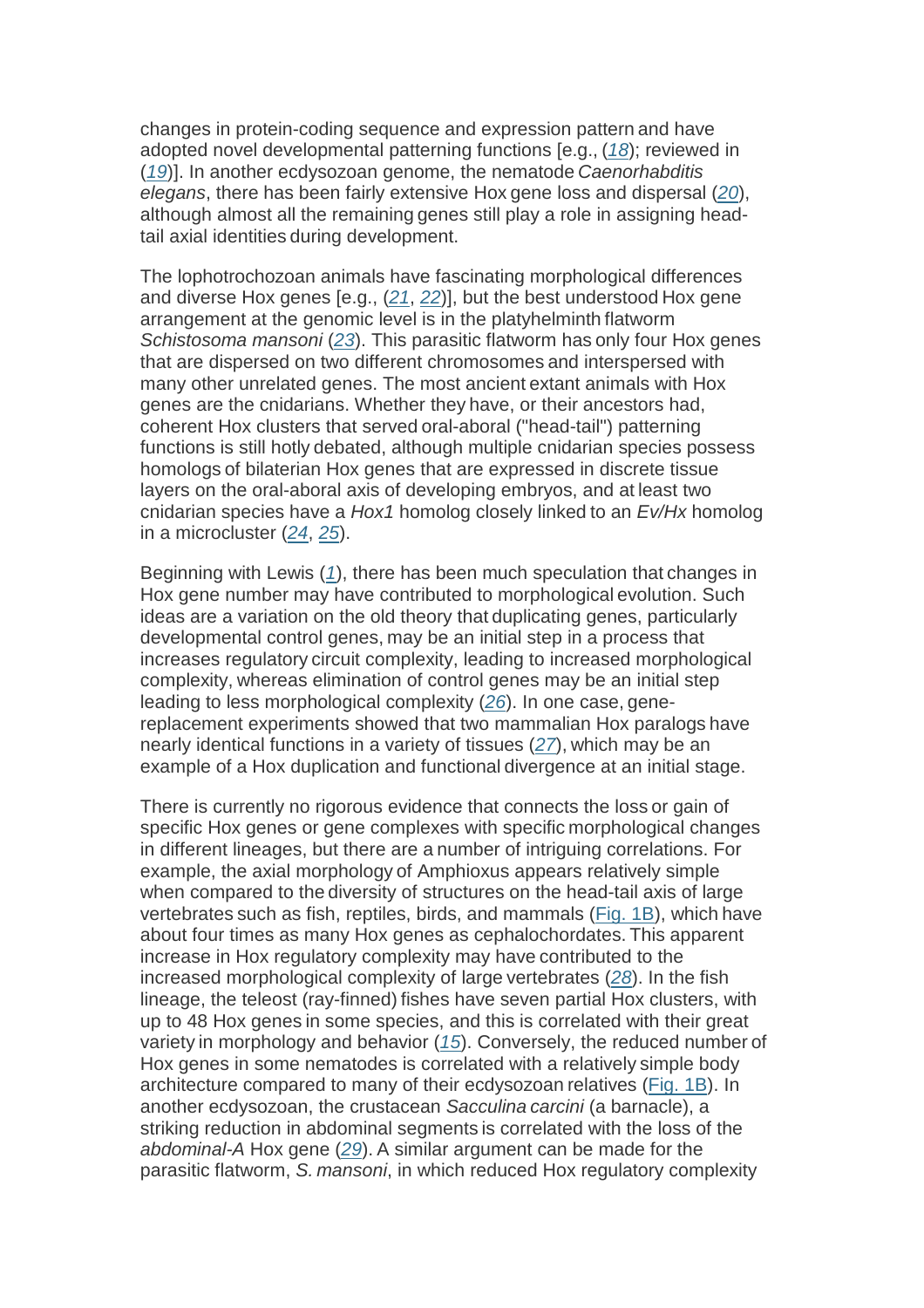(Fig. 2) may have contributed to its axial architectural simplicity when compared to other lophotrochozoans such as squids (Fig. 1B), which encode at least nine Hox genes in the sepiolid squid Euprymna scolopes (30).

On the other hand, adult sea urchins and urochordate tunicates, which exhibit innovative and complex body architectures, have one set of Hox genes, either scrambled or dispersed. Perhaps the novelty of these adult morphologies is dependent on other, equally complex sets of regulatory genes that resemble the Hox genes in their power to diversify morphology but are as yet not well understood.

### **Noncoding RNAs of the Hox Gene Clusters**

Genetic investigations of the Drosophila Bithorax Hox gene cluster (BX-C) have revealed a plethora of important developmental regulatory functions, but genetic and molecular studies identified only three lethal Hox complementation groups corresponding to the HOX protein-coding genes Hox7 (Ubx), Hox8 (abd-A), and Hox9 (Abd-B) in Figs. 2 and 3, (1, 31, 32). Surveys of BX-C transcription have found non–protein-coding transcripts that map to many of the intergenic regions that encode the bxd, iab, and similar functions (Fig. 3); these regions contain sequences that control levels and patterns of Ubx, abd-A, and Abd-B protein-coding transcripts through a variety of cis and trans mechanisms (33–38).



**Fig. 3.** (**A**) Diagram of the D. melanogaster BX-C showing Hox genes (arrows) Ultrabithorax (Ubx), abdominal-A (abd-A), and Abdominal-B (Abd-B), as well as a sampling of noncoding RNAs that derive from the intergenic regions. The intergenic regions bxd, iab-4, and iab-7 are transcribed and are known to be involved in proper segment-specific expression of the BX-C Hox genes (interactions with supporting evidence are shown as solid lines). The ability of these regions to affect activation states of the Hox genes is dependent on specific DNA binding sites within these regions (36) and on ASH1 binding to noncoding transcripts such as RNAs from the *bxd* region, as well as on regulators possibly binding to other BX-C transcripts (dotted lines). (**B**) Depictions of the mouse Hoxa and Hoxb clusters. Indicated as hairpins are miRNAs miR-10a,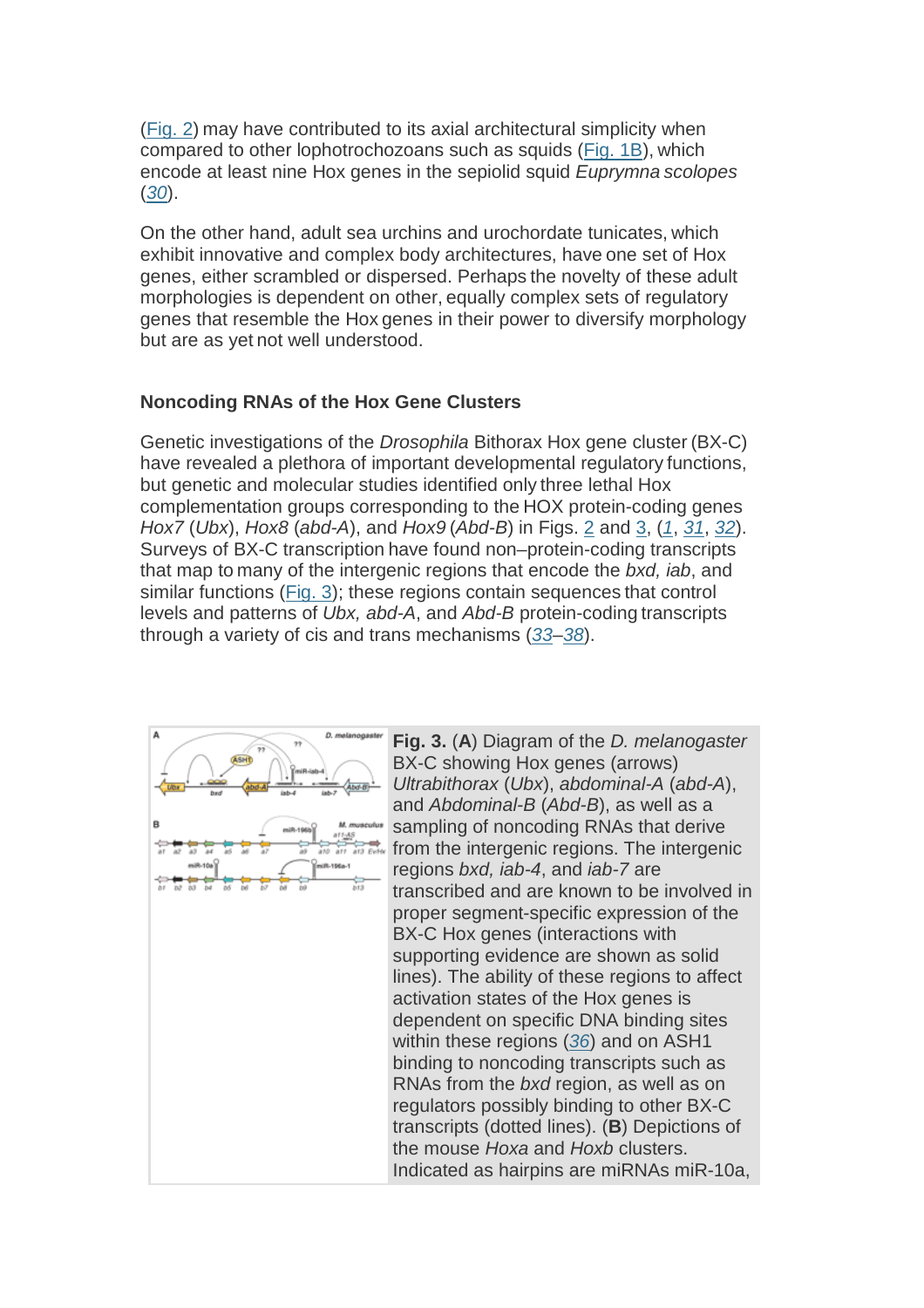miR-196a-1, and miR-196b along with verified (solid lines) and predicted (dotted lines) interactions with Hox target genes. Also indicated is the position of Hoxa11 antisense transcripts (a11-AS). [View Larger Version of this Image (25K GIF file)]

Chromatin-remodeling proteins play an integral role in epigenetic regulation and maintenance of proper segment-specific transcriptional states of Hox genes (39). Evidence was recently provided for a connection between functions of noncoding Hox cluster transcripts and chromatin-remodeling proteins in Hox regulation (40). ASH1 (a member of the Trithorax group of chromatin-remodeling proteins) was found by in vitro binding assays and chromatin immunoprecipitation (ChIP) analysis to bind transcripts in the bxd intergenic region near Ubx (40). These intergenic transcripts are normally generated in the same tissues in which Ubx is transcribed, and their association with bound ASH1 was correlated with specific histone methylation patterns characteristic of derepressed chromatin. Depletion of bxd region transcripts by small interfering RNA targeting reduced the ChIP association of ASH1 with the locus and was associated with lower levels of Ubx transcription. A similar type of regulation may occur in mammalian Hox clusters, because MLL1 (a vertebrate Trithorax group protein) is found to be associated with extensive regions of the human HOXA complex, including much of the intergenic regions (41). These HOXA regions encode many RNAs [as evidenced by EST (expressed sequence tag) clones], some of which, by analogy to bxd, might be involved in transcription-dependent chromatin remodeling. However, it remains to be seen if RNA recruitment of ASH1 or other Trithorax group proteins is a curiosity or a more general mode of Hox regulation.

Some of the non–protein-coding transcripts produced in Hox clusters also encode microRNAs (miRNAs). For example, the Hox clusters of many bilaterian animals conserve a sequence for the miRNA miR-10 between their Hox4 and Hox5 orthologs (Fig. 3B). In Drosophila, miR-10 is predicted to target mRNAs of the neighboring Hox gene Scr/Hox5 (42), although there are not obvious predicted miR-10 targets in the vertebrate Hox-5 3' untranslated region (UTR) sequences.

Arthropod lineages share at least one known miRNA gene, mir-iab-4, in the region of the Hox complex containing the abdominal Hox genes (Fig. 3A). Transgene experiments in which a 400–base pair (bp) RNA including the miR-iab-4 hairpin was ectopically expressed in haltere imaginal discs indicate that Ubx can be down-regulated by this miRNA in Drosophila adult primordia, and patterns of expression of the primary transcript of iab-4 are complementary to UBX protein expression patterns in embryos (43). The relevance of miR-iab-4 to normal developmental patterning awaits the study of mutations that eliminate its function.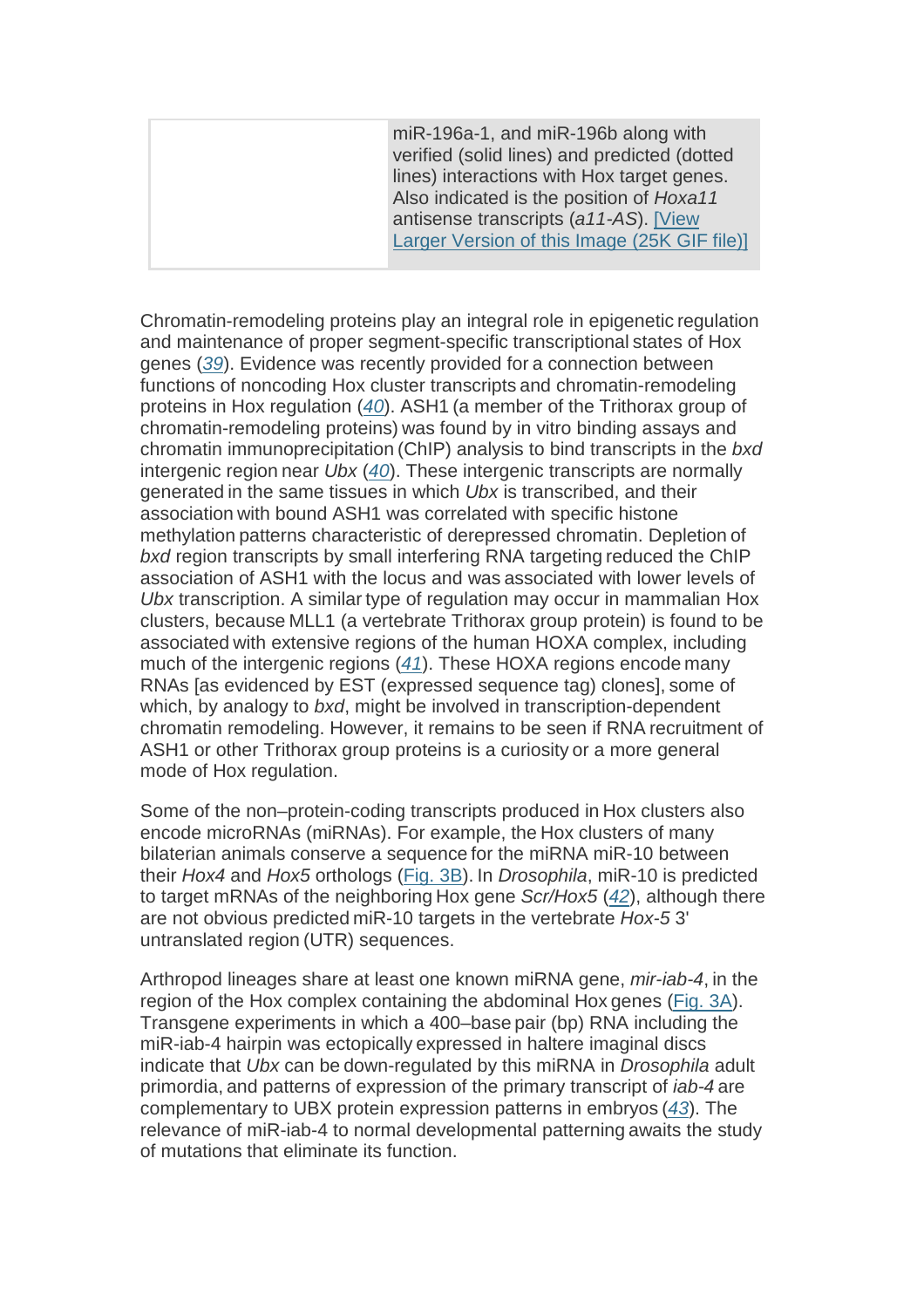At least three of the mammalian Hox clusters encode miRNAs—miR-196a-1, miR-196a-2, and miR-196b—in "abdominal" chromosomal positions similar to those of the *Drosophila iab-4* miRNA, although the miR-196 and miR-iab-4 miRNAs have dissimilar sequences (Fig. 3). A prominent site of expression of miR-196a is in the posterior limb bud, and it has a 1-bp mismatch to a potential target site in the Hoxb8 3' UTR. Analysis of Hoxb8 transcript cleavage products in the mouse posterior limb bud, and overexpression of a 500-bp RNA containing the miR-196 hairpin in ectopic positions of chick embryos, provide strong evidence that this microRNA cleaves and inactivates Hoxb8 transcripts (44, 45). All known Hox cluster– encoded miRNAs are expressed in "Hox-like" domains on the head-tail axis of developing embryos (43, 46, 47), so modification of their expression domains, or gain and loss of Hox mRNA target sites, could vary during evolution to influence HOX protein-dependent morphological functions.

Other types of noncoding transcripts, with still undefined genetic functions due to a lack of mutant alleles, have also been discovered in other animal Hox clusters. In a recent survey of Hox gene expression in the centipede Strigamia maritima, it was found that transcripts are produced from the 3' region overlapping the centipede Ubx gene, antisense to the direction of Ubx transcription (48). These transcripts are expressed in the anterior maxillipedal segment, as well as in a subset of neurectodermal cells in the more posterior limb bearing segments in a pattern complementary to that of Ubx transcription. The antisense transcript is initiated from sequences downstream of Ubx but extends into the 3' UTR of Ubx. Given that the overlapping antisense transcript production precedes Ubx protein-coding transcript accumulation, it seems likely that the antisense transcript is involved in inhibition of Ubx transcript accumulation (49).

A similar example of apparent antisense-mediated regulation was also found in the mouse Hoxa cluster in which transcripts are produced from the opposite strand overlapping the Hoxa11 gene (50) (Fig. 3). In situ hybridization detecting the antisense transcripts revealed a pattern of expression in the developing limb buds that is complementary to that of Hoxa11, suggesting negative regulation by the antisense transcript. It is also possible that the HOXA11 protein represses the antisense transcript, or that a mutually repressive relationship exists.

### **Closing Remarks**

Genomic analyses have revealed surprising diversity in Hox gene number, organization, and expression patterns in different animals. There are still many animal groups about which little genomic sequence is known, and it remains to be seen how much more variation in Hox gene organization and function will emerge, including the numbers and functions of non–proteincoding RNAs. The property of HOX proteins working as a loosely coordinated system, often with overlapping patterns of expression and function, has apparently fostered their abilities to contribute to morphological change during the evolution of animals. Their colinear arrangement and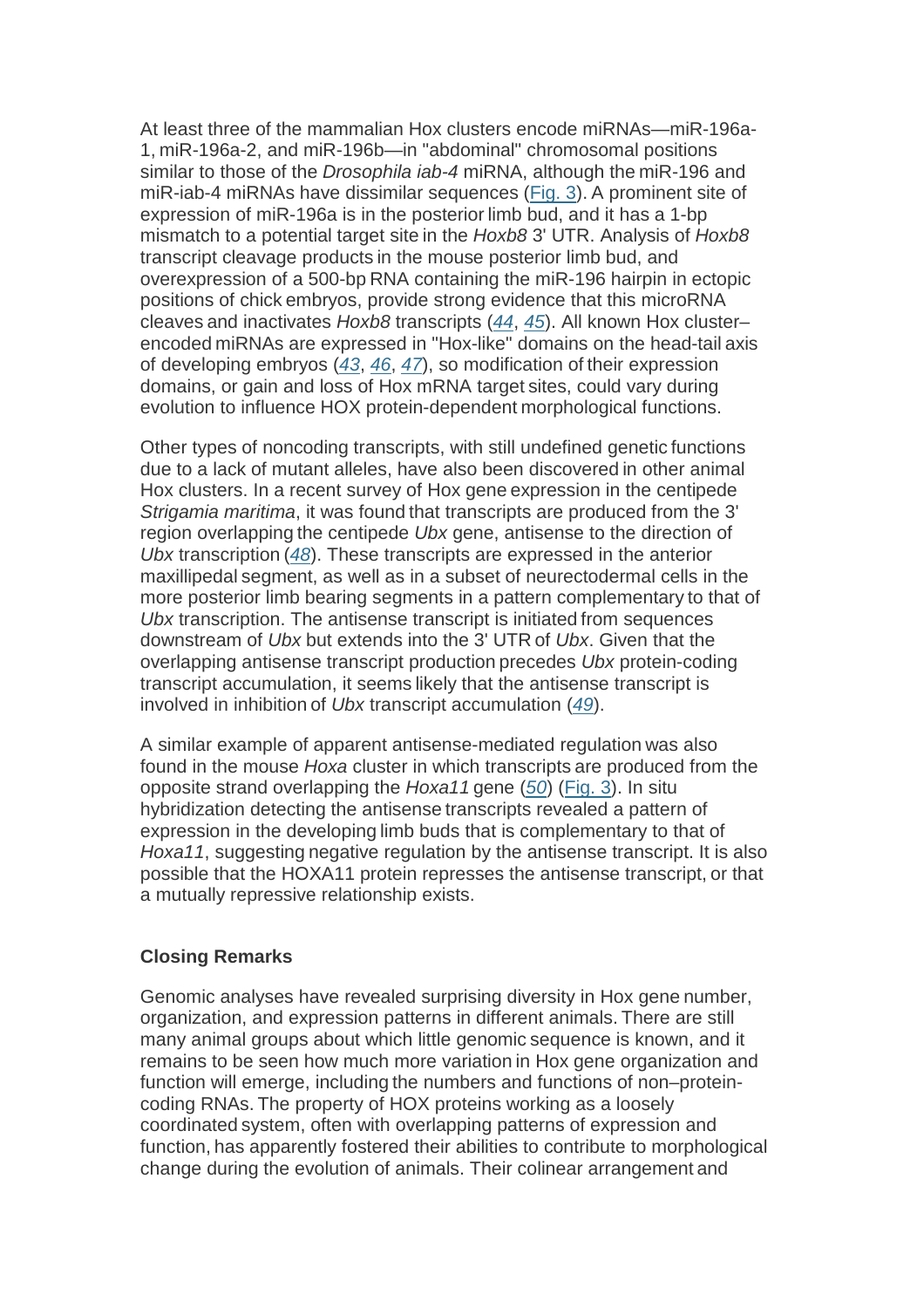coordinated regulation in many animals may assist in the maintenance of their overlapping expression patterns. This may have allowed some members of the clusters to subtly and slowly alter their expression patterns and functions to drive groups of cells toward novel structures. But Hox genes still can work as an axial patterning system even when partially dispersed in the genome, and dispersal may foster their rate of functional evolution.

#### **References and Notes**

1. E. B. Lewis, Nature **276**, 565 (1978). [CrossRef] [ISI] [Medline]

2. S. B. Carroll, J. K. Grenier, S. D. Weatherbee, From DNA to Diversity (Blackwell Science, London, ed. 2, 2005).

3. V. F. Irish, A. Litt, Curr. Opin. Genet. Dev. **15**, 454 (2005). [CrossRef] [ISI] [Medline]

4. R. de Rosa et al., Nature **399**, 772 (1999). [CrossRef] [ISI] [Medline]

5. J. Garcia-Fernandez, Nat. Rev. Genet. **6**, 881 (2005). [ISI] [Medline]

6. J. Ahringer, Genes Dev. **10**, 1120 (1996).[Abstract]

7. M. Kmita, D. Duboule, Science **301**, 331 (2003).[Abstract/Free Full Text]

8. J. Deschamps, J. van Nes, Development **132**, 2931 (2005).[Abstract/Free Full Text]

9. C. Minguillon et al., Int. J. Biol. Sci. **1**, 19 (2005). [Medline]

10. M. Ronshaugen, M. Levine, Dev. Cell **7**, 925 (2004). [CrossRef] [ISI] [Medline]

11. F. Cleard, Y. Moshkin, F. Karch, R. K. Maeda, Nat. Genet. **38**, 931 (2006). [CrossRef] [ISI] [Medline]

12. H. C. Seo et al., Nature **431**, 67 (2004). [CrossRef] [ISI] [Medline]

13. T. Ikuta, N. Yoshida, N. Satoh, H. Saiga, Proc. Natl. Acad. Sci. U.S.A. **101**, 15118 (2004).[Abstract/Free Full Text]

14. M. Maconochie, S. Nonchev, A. Morrison, R. Krumlauf, Annu. Rev. Genet. **30**, 529 (1996). [CrossRef] [ISI] [Medline]

15. I. Hurley, M. E. Hale, V. E. Prince, Evol. Dev. **7**, 556 (2005). [CrossRef] [ISI] [Medline]

16. R. A. Cameron et al., J. Exp. Zoolog. B Mol. Dev. Evol. **306B**, 45 (2006). [Medline]

17. C. L. Hughes, T. C. Kaufman, Evol. Dev. **4**, 459 (2002). [CrossRef] [ISI] [Medline]

18. U. Lohr, L. Pick, Curr. Biol. **15**, 643 (2005). [CrossRef] [ISI] [Medline]

19. C. C. Hsia, W. McGinnis, Curr. Opin. Genet. Dev. **13**, 199 (2003). [CrossRef] [ISI] [Medline]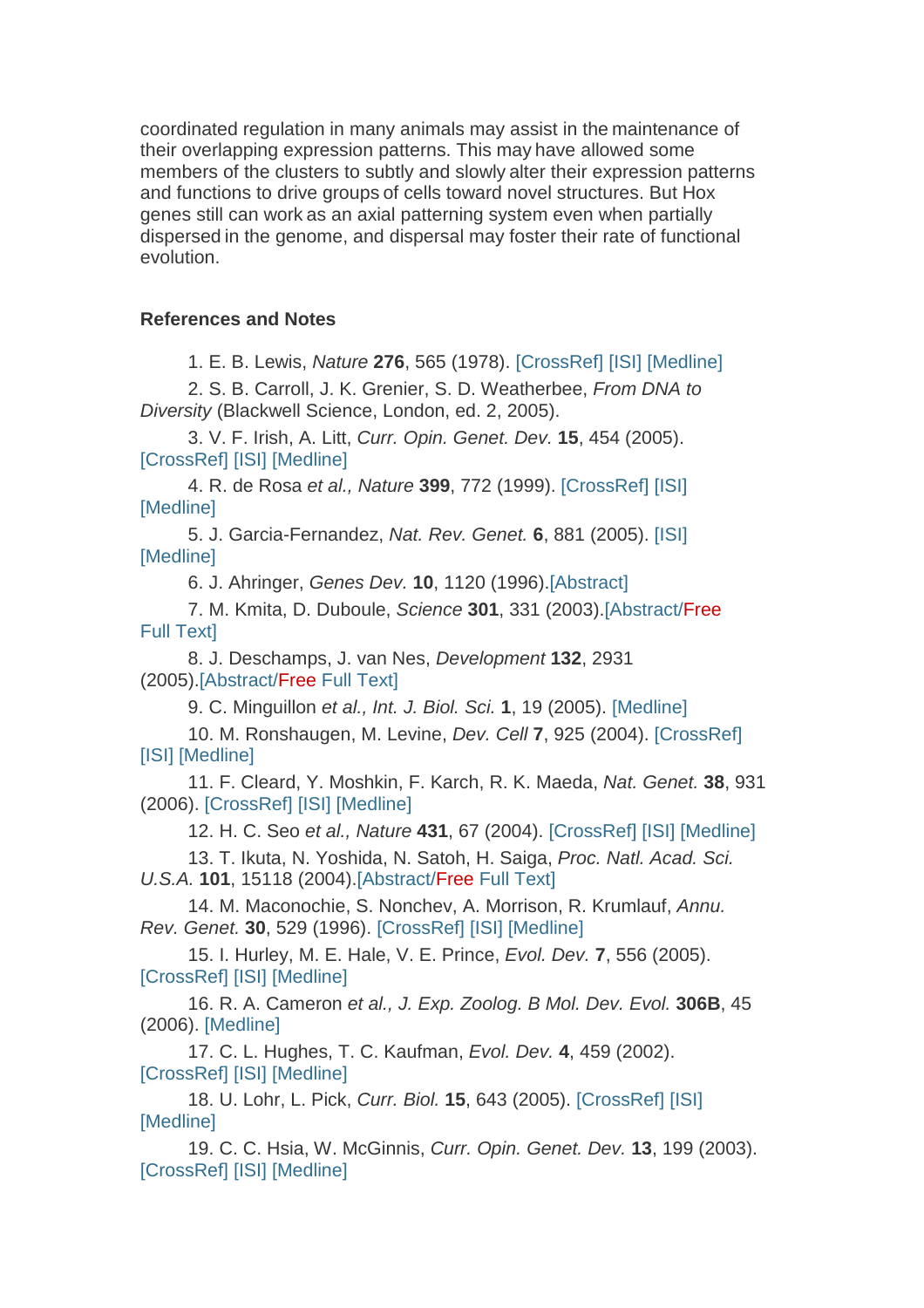20. A. Aboobaker, M. Blaxter, Curr. Opin. Genet. Dev. **13**, 593 (2003). [CrossRef] [ISI] [Medline]

21. M. Shankland, E. C. Seaver, Proc. Natl. Acad. Sci. U.S.A. **97**, 4434 (2000).[Abstract/Free Full Text]

22. V. F. Hinman, E. K. O'Brien, G. S. Richards, B. M. Degnan, Evol. Dev. **5**, 508 (2003). [CrossRef] [ISI] [Medline]

23. R. J. Pierce et al., Mol. Biol. Evol. **22**, 2491 (2005).[Abstract/Free Full Text]

24. J. R. Finnerty, K. Pang, P. Burton, D. Paulson, M. Q. Martindale, Science **304**, 1335 (2004).[Abstract/Free Full Text]

25. K. Kamm, B. Schierwater, W. Jakob, S. L. Dellaporta, D. J. Miller, Curr. Biol. **16**, 920 (2006). [CrossRef] [ISI] [Medline]

26. S. Ohno, Evolution by Gene Duplication (Springer-Verlag, Berlin, New York, 1970).

27. J. M. Greer, J. Puetz, K. R. Thomas, M. R. Capecchi, Nature **403**, 661 (2000). [CrossRef] [ISI] [Medline]

28. P. W. Holland, J. Garcia-Fernandez, Dev. Biol. **173**, 382 (1996). [CrossRef] [ISI] [Medline]

29. M. Blin, N. Rabet, J. S. Deutsch, E. Mouchel-Vielh, Dev. Genes Evol. **213**, 90 (2003). [ISI] [Medline]

30. P. Callaerts et al., Proc. Natl. Acad. Sci. U.S.A. **99**, 2088 (2002).[Abstract/Free Full Text]

31. E. Sanchez-Herrero, I. Vernos, R. Marco, G. Morata, Nature **313**, 108 (1985). [CrossRef] [ISI] [Medline]

32. M. Regulski et al., Cell **43**, 71 (1985). [CrossRef] [ISI] [Medline]

33. H. D. Lipshitz, D. A. Peattie, D. S. Hogness, Genes Dev. **1**, 307 (1987).[Abstract]

34. E. Sanchez-Herrero, M. Akam, Development **107**, 321 (1989).[Abstract]

35. E. Bae, V. C. Calhoun, M. Levine, E. B. Lewis, R. A. Drewell, Proc. Natl. Acad. Sci. U.S.A. **99**, 16847 (2002).[Abstract/Free Full Text]

36. R. A. Drewell, E. Bae, J. Burr, E. B. Lewis, Proc. Natl. Acad. Sci. U.S.A. **99**, 16853 (2002).[Abstract/Free Full Text]

37. R. K. Maeda, F. Karch, Development **133**, 1413 (2006).[Abstract/Free Full Text]

38. O. S. Akbari, A. Bousum, E. Bae, R. A. Drewell, Dev. Biol. **293**, 294 (2006). [CrossRef] [ISI] [Medline]

39. L. Ringrose, R. Paro, Annu. Rev. Genet. **38**, 413 (2004). [CrossRef] [ISI] [Medline]

40. T. Sanchez-Elsner, D. Gou, E. Kremmer, F. Sauer, Science **311**, 1118 (2006).[Abstract/Free Full Text]

41. M. G. Guenther et al., Proc. Natl. Acad. Sci. U.S.A. **102**, 8603 (2005).[Abstract/Free Full Text]

42. A. J. Enright et al., Genome Biol. **5**, R1 (2003). [CrossRef]